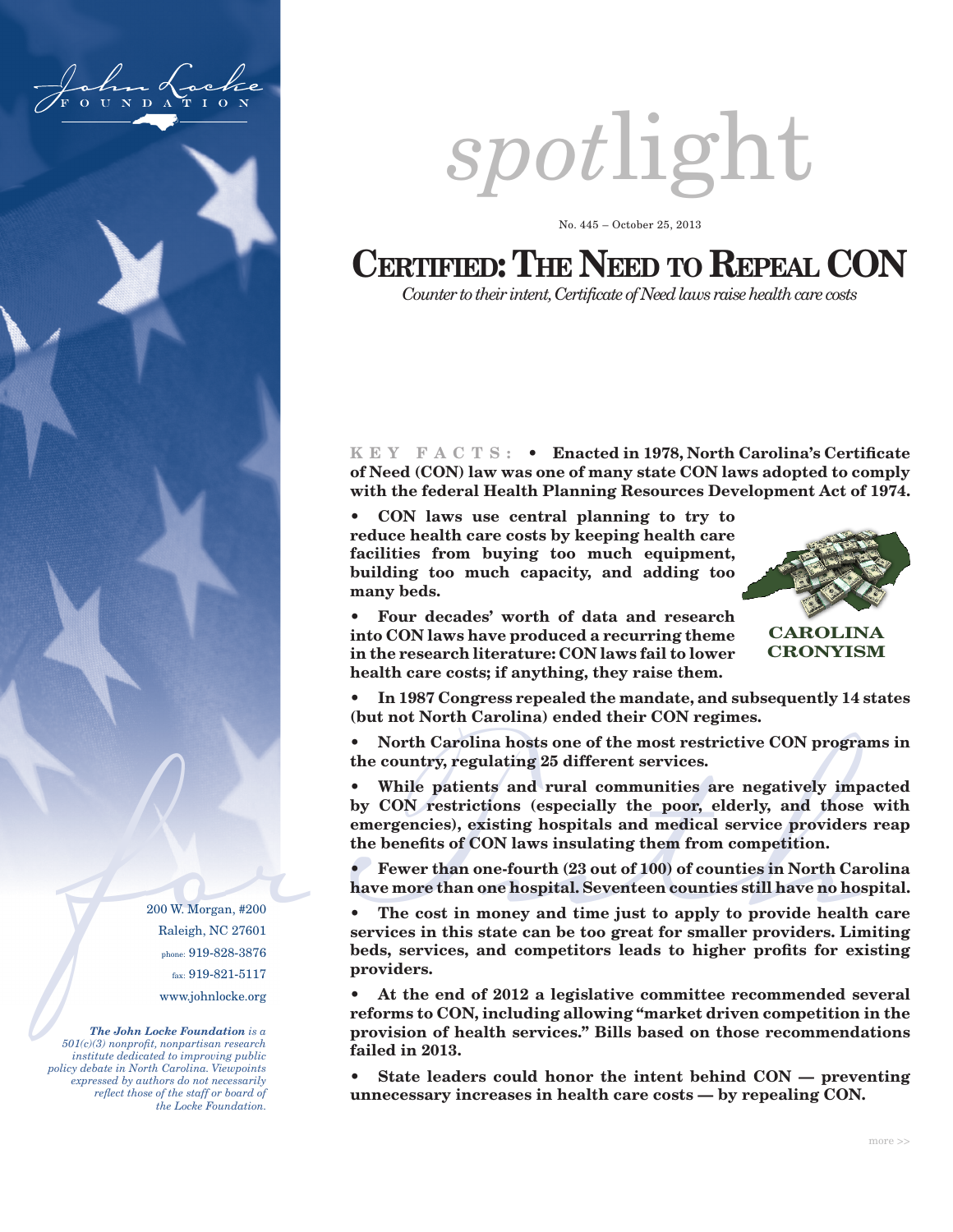i i magine opening the local newspaper and reading this about a potential new grocery:

Choice Grocery has moved a crucial step closer towards opening a store in Holly Springs. Residents tired of long drives to North Raleigh and Cary have been seeking a nearby grocer for over a decade.

The latest development came Tuesday when a state official upheld an earlier ruling that approved Choice's application to locate a new grocery store in Holly Springs. The initial ruling was the first to document there is an officially "Certified Need" for a new grocer in that part of the state.

The ruling was hotly contested by grocery giant Ral-Mart, which complained that a new competitor would hurt its local monopoly and lead to lower prices and less profit. Ral-Mart has 30 days to contest the decision before the N.C. Court of Appeals.

You would probably think the article was a joke. If you took it seriously, you might wonder what business it could be of government's to preempt entrepreneurship by determining whether there is enough "need" for a proposed service. The grocer would be the risk-taker, betting on consumer interest. His investors and consumers would be the ones to provide the definitive answer of need.

You might even ask if the poor, inconvenienced shoppers in far-flung areas would say yes to the new store if given the chance, and marvel at the presumption of state government, looking out for the interests of existing grocers, preventing that chance.

It sounds like something out of a Soviet farce. Unfortunately, it's not too far removed from reality in North Carolina, one of the many states that still have Certificate of Need (CON) laws that put state officials in charge of restricting entry and expansion of, not food and household needs, but medical services.

#### **Certifying "need": tidy theory, expensive practice**

Enacted in 1978, North Carolina's Certificate of Need (CON) law was one of many state CON laws adopted to comply with the mandates — and incentives — of the federal Health Planning Resources Development Act of 1974. The theory behind CON laws is that the economics of health care systems, unlike other markets, is such that more supply leads to higher prices. CON laws were established to address congressional suspicion that health care price inflation owed to health care facilities buying too much equipment, building too much capacity, and adding too many beds.1

Price inflation in health care was in fact taking place then. A prime culprit was the massive infusion of federal spending in health care. Medicare and Medicaid were enacted in 1965, and by 1970 federal spending in the health care system had increased sixfold.<sup>2</sup> Because those relied on cost-based reimbursement and third-party payers, health care providers faced little risk of overinvestment and overcapitalization, a problem addressed by reforms in the early 1980s that changed the payment system into a per-case prospective payment system.<sup>3</sup>

The thinking was that CON laws would prevent health care institutions from building too much and buying too much, and therefore being compelled to address their superfluous fixed costs through billing too much. Scrutiny from state health planning agencies, such as North Carolina's Division of Health Service Regulation, would help thread the needle between health care institutions' expansionary wants and their communities' actual health service needs.

The theory behind CON, based on the "exceptional market" notion<sup>4</sup> of health care, failed in its assumptions. A  $2004\,$ report by the U.S. Federal Trade Commission (FTC) and the Department of Justice (DOJ) found CON programs beset with "serious competitive concerns that generally outweigh CON programs' purported economic benefits."5 (That the health care system in the U.S. has for decades borne little resemblance to a free market should go without saying.)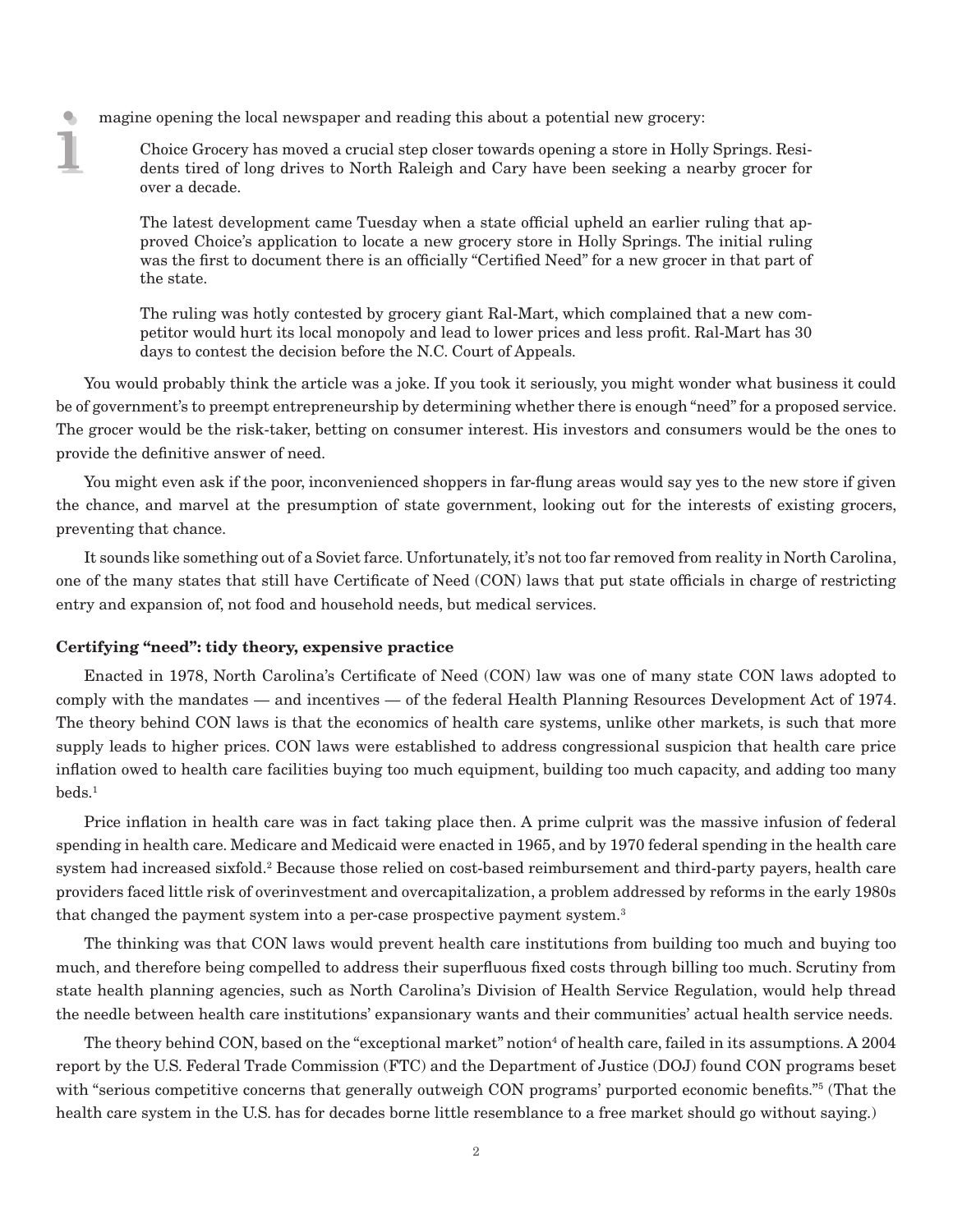The FTC/DOJ report found "considerable evidence" that CON programs "can actually drive up prices by fostering anticompetitive barriers to entry" in the health care market. CON regulations result in several negative effects that raise rather than lower consumer prices, protect entrenched health care providers, and harm consumer welfare:

- The difficult process of obtaining a state-issued certificate of need is an effective barrier against new entrants in health care, shielding incumbent providers from competition
- This anticompetitive barrier works to hold supply below competitive levels and thereby keep prices artificially high
- CON programs also bar or delay new entrants offering higher quality services and newer innovations than incumbent providers, leaving consumers with lesser quality and higher priced options
- With incumbent providers shielded from competition, they have little impetus to control their own costs, leading to higher (oligopoly) prices<sup>6</sup>

In 1987 Congress repealed the mandate owing to two failures working in concert: not only were CON regulations decidedly not reducing health care costs, but also they were producing negative effects in local communities. Aggregate spending on health care had reached historic highs, exceeding 10 percent of GDP for the first time. $^7$ 

In the ensuing years 14 states (but not North Carolina) ended their CON regimes.<sup>8</sup>

# **The 'remarkable evaluative consensus' that CON doesn't work**

Four decades' worth of data and research into CON laws have produced a recurring theme in the research literature: *CON laws fail to lower health care costs; if anything, they raise them.*

A major study of the effect of CON laws was conducted by two Duke University researchers, Christopher J. Conover and Frank A. Sloan. Published in 1998 in the *Journal of Health Politics, Policy and Law*, the Conover/Sloan study was able to analyze the cost effects of states that dropped CON laws, to see whether their repeal led to the sort of increased health care costs the regulations were supposed to have been preventing. They found "no evidence of a surge in acquisition of facilities or in costs following removal of CON regulations."9

Under established CON programs, Conover and Sloan did find a small reduction in bed supply. They also found "higher costs per day and per admission, along with higher hospital profits." They could find no effects of CON laws on quality of care and little empirical evidence to determine whether CON laws improved access.<sup>10</sup>

Researcher Patrick McGinley's survey of academic literature into CON laws yielded a uniform result: "In searching the scholarly journals, one cannot find a single article that asserts that CON laws succeed in lowering health care costs. CON 'has elicited a remarkable evaluative consensus -- that it does not work.'"11

As explained by Wes Cleveland, CON regulations expert at the American Medical Association (AMA), in testimony before the Interim Health Committee on Certificate of Need in West Virginia, this research consensus extends beyond peer-reviewed academic journal articles and also includes studies commissioned by state legislatures. They, too, "demonstrat[e] that CON programs have failed to achieve their purported purpose — to restrain health care costs. In fact, there is evidence showing that CON programs have actually *increased* health care costs."12 (Emphasis in original.)

Those detrimental cost effects are not limited to whether a CON program is in place, however. As Cleveland explained, states have considerable variety in their CON programs. The more restrictive the CON program, the worse its effect on health care costs in the state. He warned that West Virginia's CON program was one of the most restrictive CON programs in the nation, and "only Alaska, New York, and **North Carolina** regulate more services" than West Virginia (emphasis added).<sup>13</sup>

"[R]estrictiveness correlates with increased health care costs," Cleveland testified.14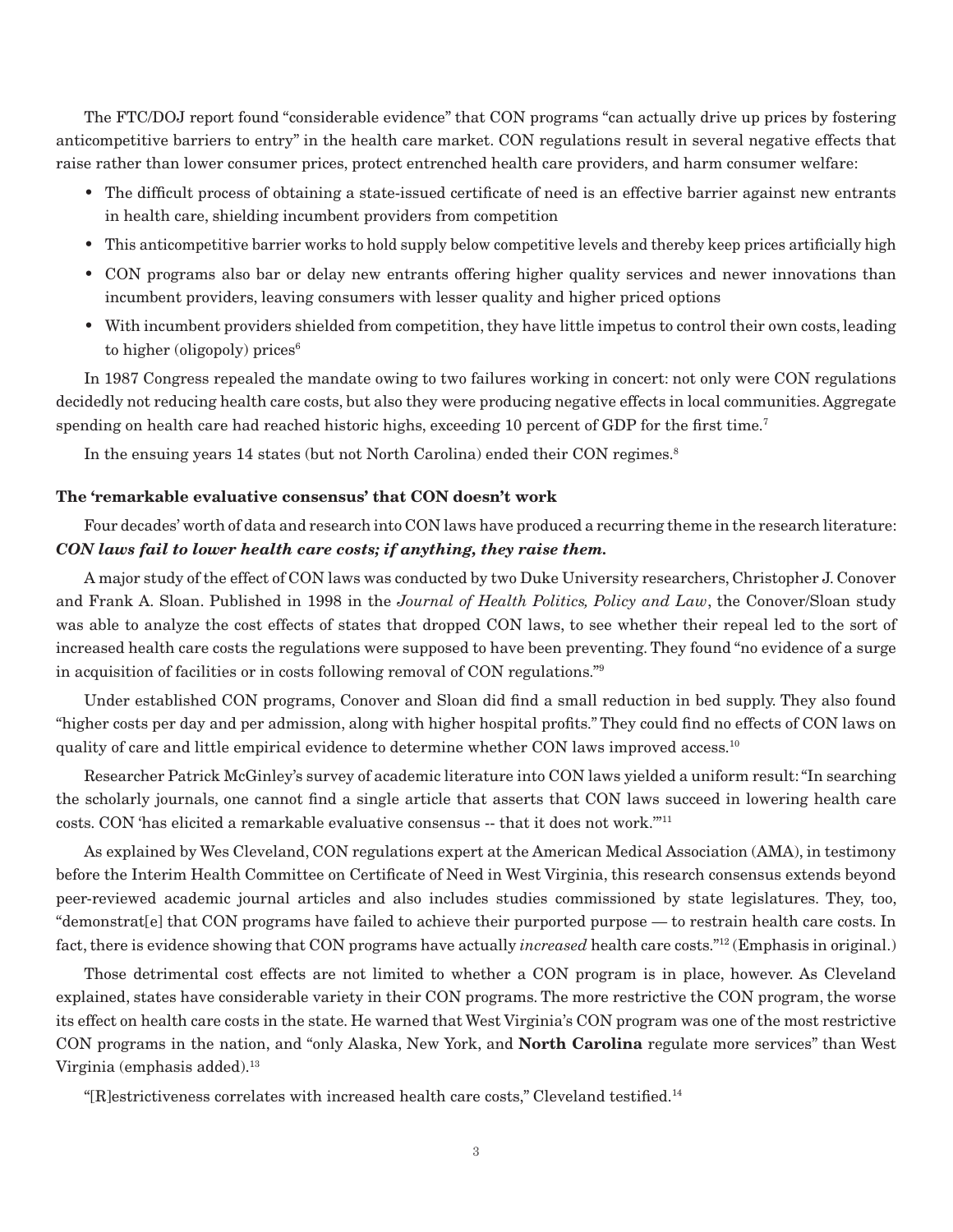# **North Carolina's restrictive, expensive CON program**

One of the most restrictive CON programs in the nation, North Carolina's CON law regulates 25 different health care services.15 Here is how the state Division of Health Service Regulation (DHSR) describes the law:

The North Carolina Certificate of Need (CON) law prohibits health care providers from **acquiring, replacing, or adding to their facilities and equipment**, except in specified circumstances, without the prior approval of the Department of Health and Human Services. Prior approval is also required for the **initiation of certain medical services.** The law **restricts unnecessary increases in health care costs** and **limits unnecessary health services and facilities based on geographic, demographic and economic considerations.16** (Emphasis added.)

As conclusively demonstrated by the research literature, that final sentence is self-contradictory. Limiting health

services and facilities cannot restrict unnecessary increases in health care costs; it causes them. North Carolina's highly limiting CON law applies to "[a]ll new hospitals, psychiatric facilities, chemical dependency treatment facilities, nursing home facilities, adult care homes, kidney disease treatment centers, intermediate care facilities for mentally retarded, rehabilitation facilities, home health agencies, hospices, diagnostic centers, and ambulatory surgical facilities" as well as certain upgrades and expansions of existing health service facilities or services.<sup>17</sup>

# *Protecting hospitals from competition at the expense of patients and communities*

Viewed in light of the correlation between restrictiveness and cost increases, North Carolina's CON program negatively affects health care consumers and local communities, especially small towns and rural areas. The impact is more than just artificially higher prices. The elderly, the poor, people under time constraints (mothers, small business owners, etc.), and — especially! — people with emergency medical needs are better served by having medical services nearby.

Who benefits from keeping medical services more disparate and scarce? Existing hospitals and medical service providers, who

| Services regulated by North Carolina's CON law:<br>How many other CON states also regulate them?                          |                                                            |  |  |  |
|---------------------------------------------------------------------------------------------------------------------------|------------------------------------------------------------|--|--|--|
| Service regulated by CON in NC                                                                                            | Number of<br>other CON<br>states (and DC)<br>regulating it |  |  |  |
| <b>Acute Hospital Beds</b>                                                                                                | 27                                                         |  |  |  |
| Ambulatory Surgical Centers (ASC)                                                                                         | 26                                                         |  |  |  |
| <b>Burn Care</b>                                                                                                          | 10                                                         |  |  |  |
| Cardiac Catheterization                                                                                                   | 25                                                         |  |  |  |
| Computed Tomography (CT) Scanners                                                                                         | 12                                                         |  |  |  |
| <b>Gamma Knives</b>                                                                                                       | 14                                                         |  |  |  |
| <b>Home Health</b>                                                                                                        | 16                                                         |  |  |  |
| Hospice                                                                                                                   | 17                                                         |  |  |  |
| Intermediate Care Facilities/Mental Retardation (ICF/MR)                                                                  | 21                                                         |  |  |  |
| Long Term Acute Care (LTAC)                                                                                               | 27                                                         |  |  |  |
| Lithotripsy                                                                                                               | 14                                                         |  |  |  |
| Nursing Home Beds/Long Term Care Beds                                                                                     | 36                                                         |  |  |  |
| Mobile Hi Technology (CT / MRI / PET, etc)                                                                                | 15                                                         |  |  |  |
| <b>Magnetic Resonance Imaging (MRI) Scanners</b>                                                                          | 18                                                         |  |  |  |
| Neo-Natal Intensive Care                                                                                                  | 22                                                         |  |  |  |
| <b>Open Heart Surgery</b>                                                                                                 | 24                                                         |  |  |  |
| Organ Transplants                                                                                                         | 20                                                         |  |  |  |
| Positron Emission Tomography (PET) Scanners                                                                               | 19                                                         |  |  |  |
| Psychiatric Services                                                                                                      | 25                                                         |  |  |  |
| <b>Radiation Therapy</b>                                                                                                  | 22                                                         |  |  |  |
| Rehabilitation                                                                                                            | 24                                                         |  |  |  |
| Renal Failure/Dialysis                                                                                                    | 11                                                         |  |  |  |
| Assisted Living & Residential Care Facilities                                                                             | 4                                                          |  |  |  |
| <b>Subacute Services</b>                                                                                                  | 12                                                         |  |  |  |
| <b>Substance/Drug Abuse</b>                                                                                               | 18                                                         |  |  |  |
| Source: "Certificate of Need: State Health Laws and Programs," National Conference on<br>State Legislatures, January 2011 |                                                            |  |  |  |
| Key:                                                                                                                      |                                                            |  |  |  |

One-half or few other CON states regulate this service One-third or fewer other CON states regulate this service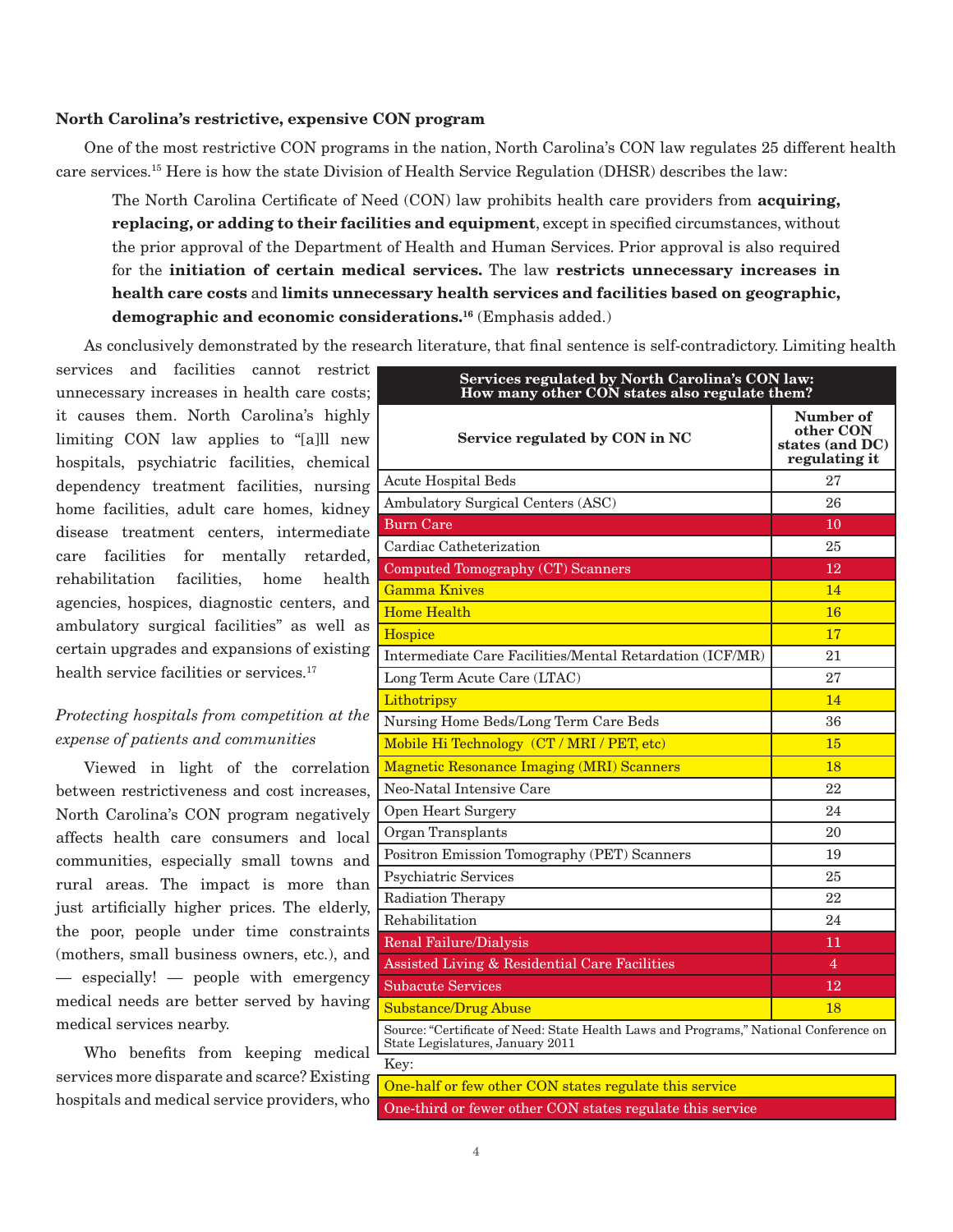reap the benefit of CON laws insulating them from competition. That benefit may not be unintentional, however — as East Carolina University researchers Ellen S. Campbell and Gary M. Fournier found, the states most likely to enact CON regulations "were those with a highly concentrated hospital industry and increasing competitive pressures," with hospitals largely favoring CON laws, which protect them from competition.<sup>18</sup>

As things stand now, fewer than one-fourth (23 out of 100) of counties in North Carolina have more than one hospital. Seventeen counties still have no hospital.<sup>19</sup>

Furthermore, North Carolina's CON laws frequently intrude into service areas that most other CON states leave untouched by their CON programs. For example, only half of the 25 health care services regulated by CON laws in North Carolina are also regulated by majorities of other CON states (see Table 1). Five services regulated by North Carolina's CON program — burn care (10 other CON states), CT scanners (12), renal failure/dialysis (11), subacute services (12), and assisted living and residential care facilities (only 4 other CON states) — are regulated in one-third or fewer of the other CON states.

The effect of limiting supply (of beds, medical equipment, even facilities) is higher hospital profits. Foundational economic theory holds that high profits entice competitors into a market, whose presence and competition lowers prices in the market. When the market is as closed to competition as it is under CON, however, the regulated entities — i.e., those already in the closed system and making the high profits — have a motivation to keep CON laws in place.

#### *Cartel is as cartel does*

What emerges is essentially a government-blessed cartel — an OPEC of sorts for health care services.<sup>20</sup> Health care economist Mark V. Pauly of the Wharton School at the University of Pennsylvania explained that CON programs "tended to be 'captured' or dominated by the hospitals they were intended to regulate, and that those hospitals used regulation to keep out competition."21 The FTC/DOJ study cited "considerable evidence that CON programs can actually increase prices by fostering anticompetitive barriers to entry," the key being that "Market incumbents can too easily use CON procedures to forestall competitors from entering an incumbent's market."22 Health care experts Michael Cannon and Michael Tanner of the Cato Institute said that in CON states, "it is common for competitors to have much to say" in the public-comment period when rival hospitals, nursing homes, and other facilities seek state approval to expand.23

The Division of Health Service Regulation's web page for comments on CON applications<sup>24</sup> provides a vivid illustration of this non–market-based competition at work. North Carolina's CON process begins with the annual publication by the Medical Facilities Planning Branch of DHSR of the State Medical Facilities Plan (SMFP), wherein state planners list their determined needs for health care facilities, beds, services, etc. across the state. Aspiring providers send in applications competing to win state approval for filling those needs. Following a public comment period and review period, the CON section of DHSR grants certificates to winning providers.

For example, the 2013 SMFP identified a "need" for one additional Medicare-certified home health agency for Forsyth County. Several competing health care providers — Liberty Home Care VI , Maxim Healthcare Services, UniHealth Home Health and Forsyth County Healthcare Properties, and Well Care Home Health — submitted four applications to DHSR's CON section, open for public comment until Sept. 3, 2013.25

On the next page is a screen shot of DHSR's page of submitted comments concerning those applications. Each aspiring provider submitted comments against their competitors' bids to explain why those fell short of the state's review criteria while their own were superior. They necessarily aimed not to persuade potential investors and affected consumers, but government regulators. A similar tussle could be seen in June 2013 between two hospitals competing to fill the 2013 SMFP's identified "need for one additional PET scanner in HSA II, which includes Caswell, Alamance,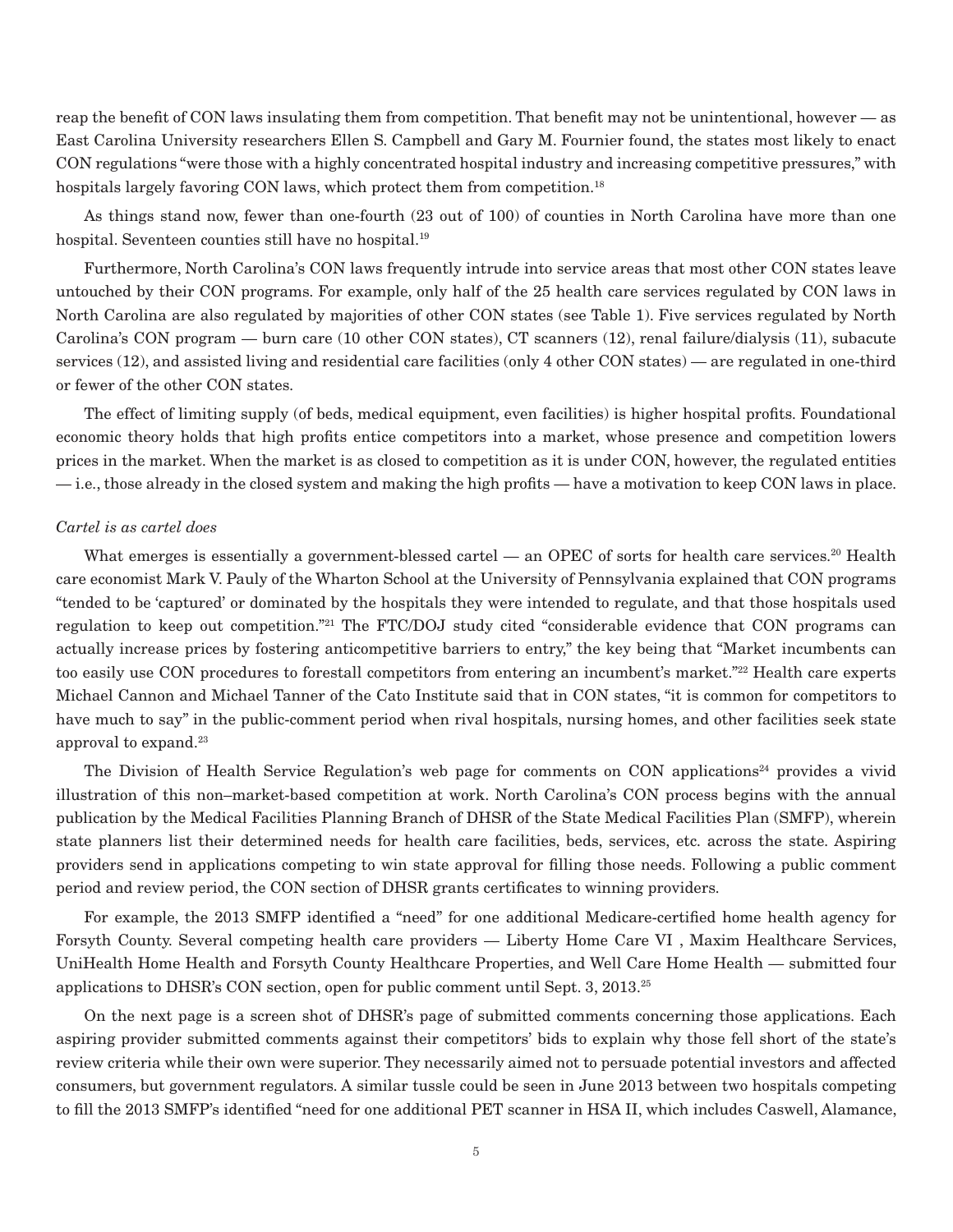Rockingham, Guilford, Randolph, Stokes, Forsyth, Davidson, Surry, Yadkin and Davie counties."26

Losing applicants may (and inevitably do) appeal the decision with the Office of Administrative Hearings, and then to the North Carolina Court of Appeals. This last stage of wrangling with the government greatly adds to the cost of seeking to enter the health services market in North Carolina (not to mention, it also contributes to the already overburdened court system). From preparation consulting fees to application fees, public hearing consulting fees, expedited review, and appeals, the cost of the CON process for an application in 2009 ranged from a minimum of \$32,000 (barring expedited review and appeals) to over  $$5.4$  million.<sup>27</sup> The cost of the process in time can range from 90 days to two years or more. $28$  Such potential high costs would effectively keep smaller potential providers away who could not afford that much for merely applying.

### **Screenshot of DHSR web site showing who provided public comments on CON applications**

#### **August 1 Review Comments**

| Comments for Reviews Beginning August 1, 2013 |                          |                                        |                                                                              |                                                            |  |
|-----------------------------------------------|--------------------------|----------------------------------------|------------------------------------------------------------------------------|------------------------------------------------------------|--|
| County                                        | Type of<br><b>Review</b> | Project<br>ID#s                        | <b>Applicants</b>                                                            | <b>Person or Facility</b><br>Submitting<br><b>Comments</b> |  |
| Forsyth                                       | Home<br>Health<br>Agency | G-10160-13                             | <b>Liberty Home</b><br>Care (PDF, 45<br>KB)                                  | Well Care (PDF, 363<br>KB)                                 |  |
| Forsyth                                       | Home<br>Health<br>Agency | G-10156-13                             | Maxim (PDF, 45<br>KB)                                                        | Well Care (PDF, 270<br>KB)                                 |  |
| Forsyth                                       | Home<br>Health<br>Agency | G-10161-13                             | UniHealth (PDF,<br>45 KB)                                                    | Well Care (PDF, 347<br>KB)                                 |  |
| Forsyth                                       | Home<br>Health<br>Agency | G-10160-13<br>G-10161-13<br>G-10159-13 | <b>Liberty Home</b><br>Care<br><b>UniHealth</b><br>Well Care (PDF,<br>45 KB) | Maxim (PDF, 2.19<br>MB)                                    |  |
| Forsyth                                       | Home<br>Health<br>Agency | G-10160-13<br>G-10156-13<br>G-10159-13 | <b>Liberty Home</b><br>Care<br><b>Maxim</b><br>Well Care (PDF,<br>45 KB)     | UniHealth (PDF,<br>32.75 MB)                               |  |

Source: "Written Comments for CON Applications," August 1 Review Comments, N.C. Division of Health Service Regulation, http://ncdhhs.gov/dhsr/coneed/comments/index.html#august2013

#### **The House Select Committee on Certificate of Need Process and Related Hospital Issues**

Established by Speaker Thom Tillis in 2011, this committee was charged with reviewing the health planning process in North Carolina to determine "whether these programs are adequately serving their intended purpose of ensuring the availability of quality, cost effective health care services to North Carolina citizens."<sup>29</sup>

With respect to CON, the committee offered several recommendations. Major recommendations included:

- a "full and a complete review of all new institutional health services regulated under Certificate of Need law to determine the need and rationale for each included service regulation"
- "exempting diagnostic centers from Certificate of Need Review and amending the Certificate of Need laws pertaining to single-specialty ambulatory surgery operating rooms"
- several adjustments to "statutory expenditure thresholds regarding expedited reviews, major medical equipment, and replacement equipment"
- several changes "to streamline the appeals process, to redefine the parties having standing to appeal, and to deter the bringing of frivolous, harassing, or meritless appeals"<sup>30</sup>

The proposed exemption of ambulatory surgery centers could save the state an estimated \$70.0 million to \$147.4 million in Medicaid and state health plan payments from 2014 to 2020. A similar change to CON law in 2005 that allowed endoscopy units to open saved the state around \$225 million in Medicare payments. Savings would accrue because reimbursement rates for hospitals are far greater than reimbursement rates for ambulatory surgery centers.<sup>31</sup>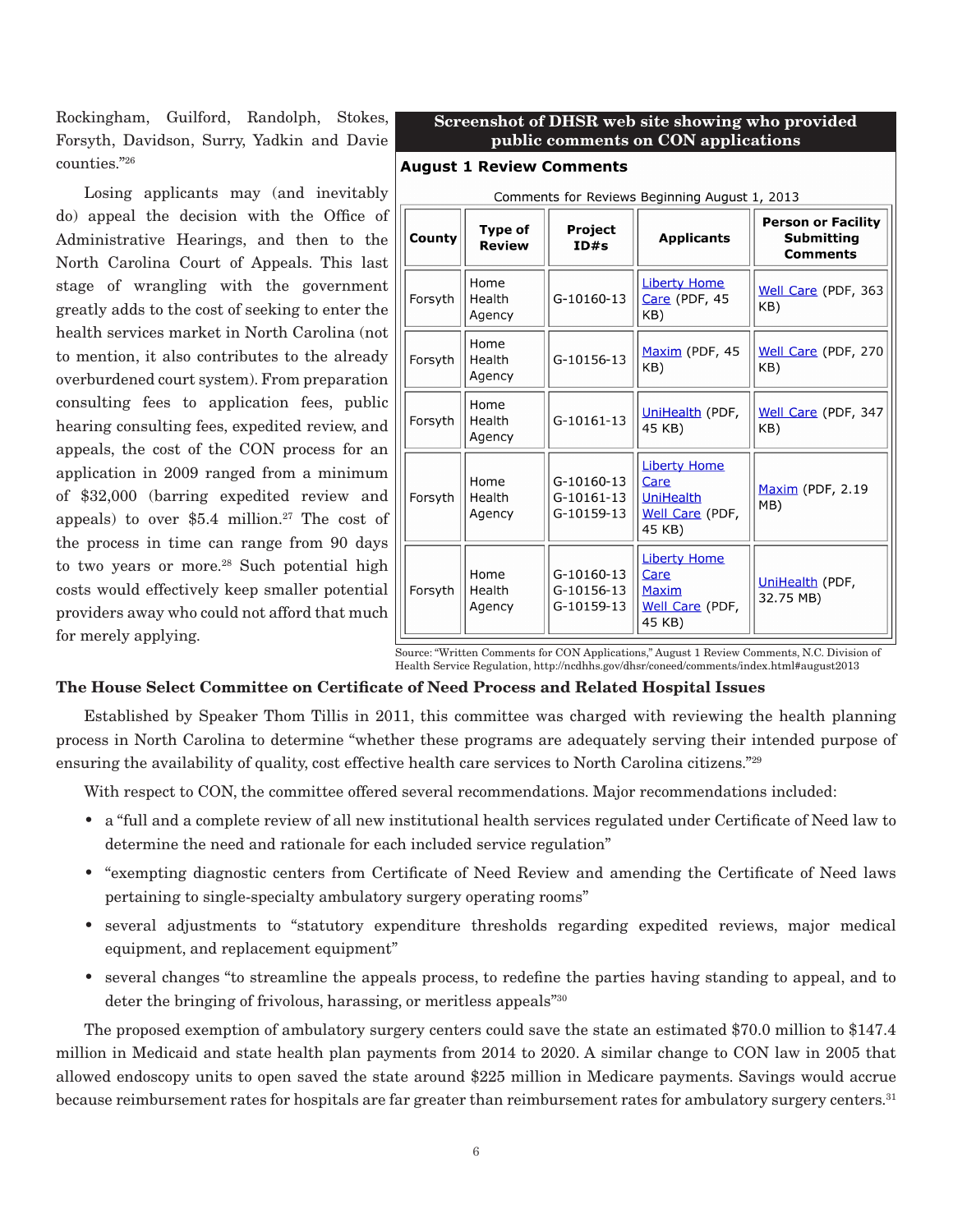Recommendation 19 urged the General Assembly to "study reform of the health care market and the health care delivery system in North Carolina to increase cost effectiveness and quality of care through the encouragement of market driven competition in the provision of health care services."<sup>32</sup>

In 2013 two bills were introduced in the House that would have incorporated the committee's recommendations. Neither was enacted. House Bill 177, "Amend Certificate of Need Laws," which included the ambulatory service center exemption and the study of reform through market competition, passed the House 112-2 but failed to advance in the Senate, while House Bill 83, "Enact CON Committee Recommendations," languished in committee. The Senate could, however, revisit H.B. 177 in the 2014 short session.<sup>33</sup>

# **Recommendation: Honor the intent behind CON by repealing it**

"The fundamental premise of the CON law," declares DHSR, "is that increasing health care costs may be controlled by governmental restrictions on the unnecessary duplication of medical facilities."34

The fundamental premise is hopelessly wrong. The goal of the CON law is still achievable — preventing unnecessary increases in the cost of health care services — but not by CON. As decades of research have conclusively demonstrated, CON makes higher health care costs more likely, not less.

CON's fundamental premise has the relationship between competition and prices completely backwards. Competition, not central planning, is what would prevent artificial price increases.

Especially amid the uncertain environment and inflationary forces fostered by the federal Patient Protection and Affordable Care Act (a.k.a. "Obamacare"), keeping health care costs down is a worthy and important goal for state policymakers. CON is an area especially open for reform in North Carolina, since it is one of the most restrictive — and therefore most inflationary — in the country. Now is no time to promote a cartel.

State policymakers should, in short, give health care consumers — i.e., people with physical needs, including emergencies — what they really need: more choices, closer access, and lower costs. Repeal of CON would accomplish all three.

*Jon Sanders is Director of Regulatory Studies at the* John Locke Foundation.

#### **End notes**

- 1. "Improving Health Care: A Dose of Competition," Federal Trade Commission (FTC) and the Department of Justice (DOJ), July 2004, *justice.gov/atr/public/health\_care/204694.htm*. See also "Certificate of Need: State Health Laws and Programs," National Conference of State Legislatures (NCSL), updated January 2011, material added March 2012, *ncsl.org/issues-research/health/ con-certificate-of-need-state-laws.aspx*.
- 2. Greg Scandlen, "Myth Busters #4: The Death of Health Planning," Health Blog, National Center for Policy Analysis, July 27, 2011, *healthblog.ncpa.org/myth-busters-4-the-death-of-health-planning*.
- 3. See, e.g., discussion in Charles Gerena, "Putting on the Brakes: Certificate of need regulations try to steer health-care supplies, but it's hard to keep them from fishtailing," *Region Focus*, Federal Reserve Bank of Richmond, Spring 2004, *richmondfed.org/publications/research/ region\_focus/2004/spring/pdf/feature1.pdf*.